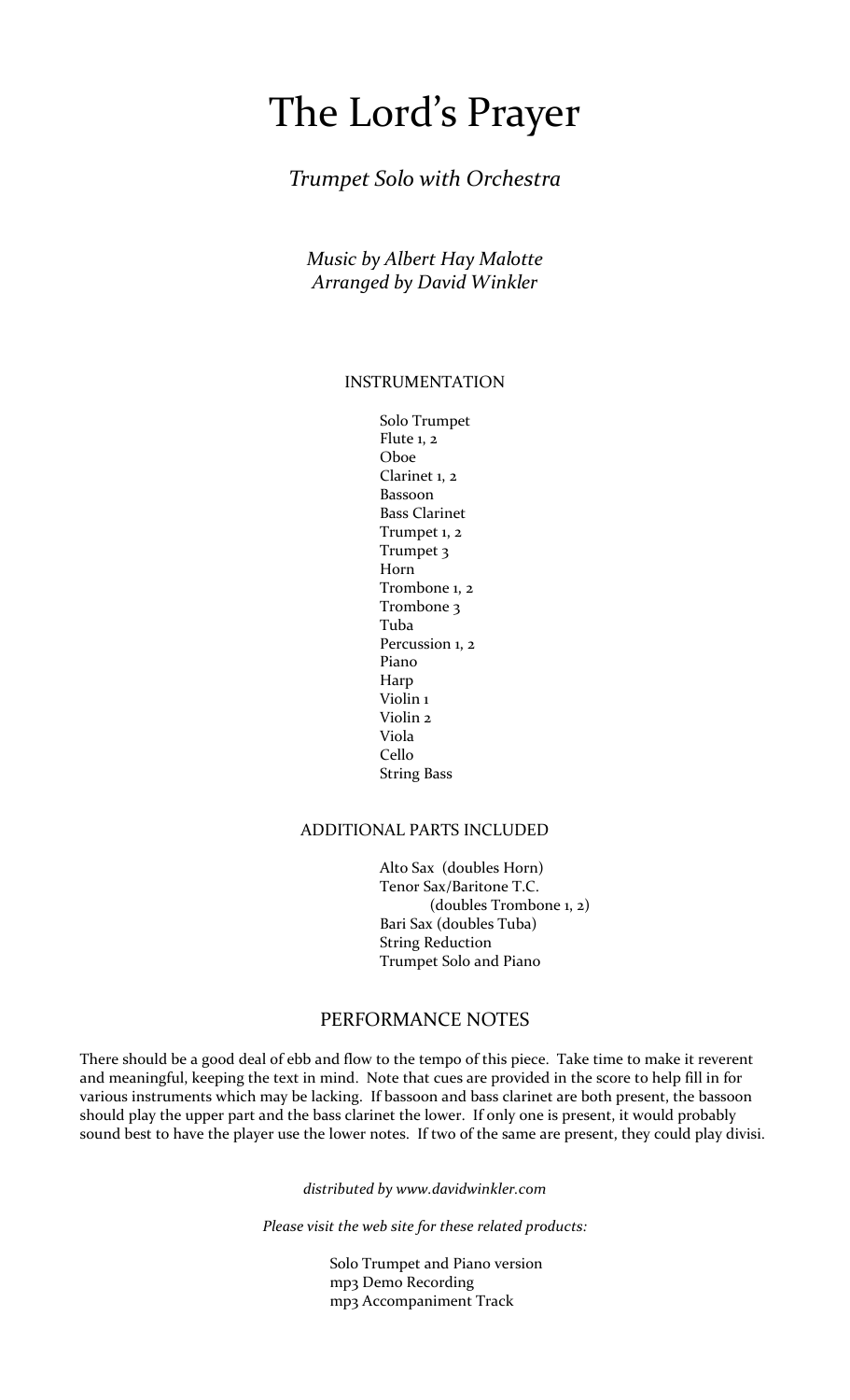## **The Lord's Prayer** Music by Music by Music by

*Trumpet Solo with Orchestra*

Albert Hay Malotte *arranged by David Winkler*



International Copyright Secured. All Rights Reserved. Used by permission. Warning: Unauthorized reproduction of this publication is prohibited by Federal Law and is subject to criminal prosecution. *This arrangement distributed by www.davidwinkler.com*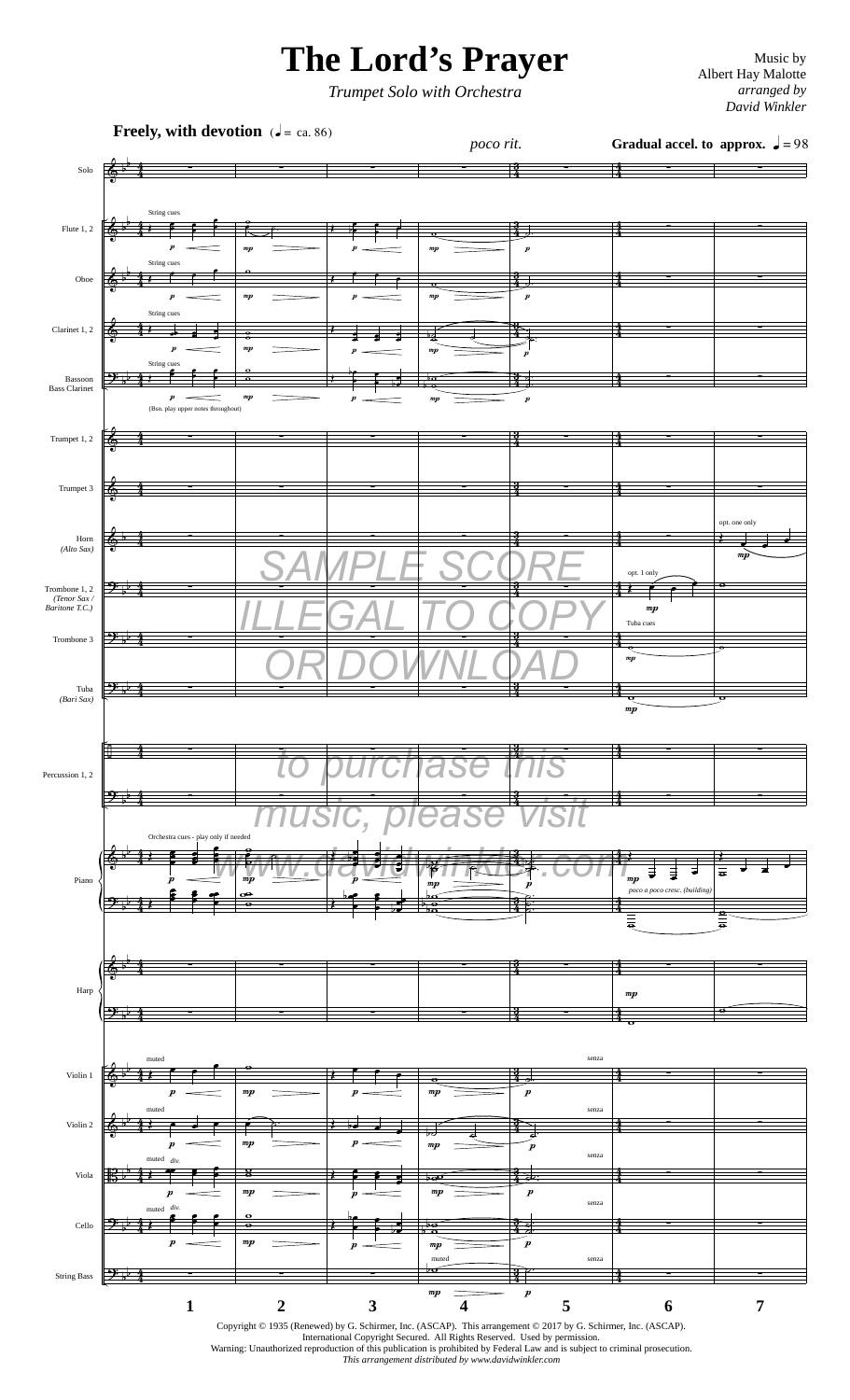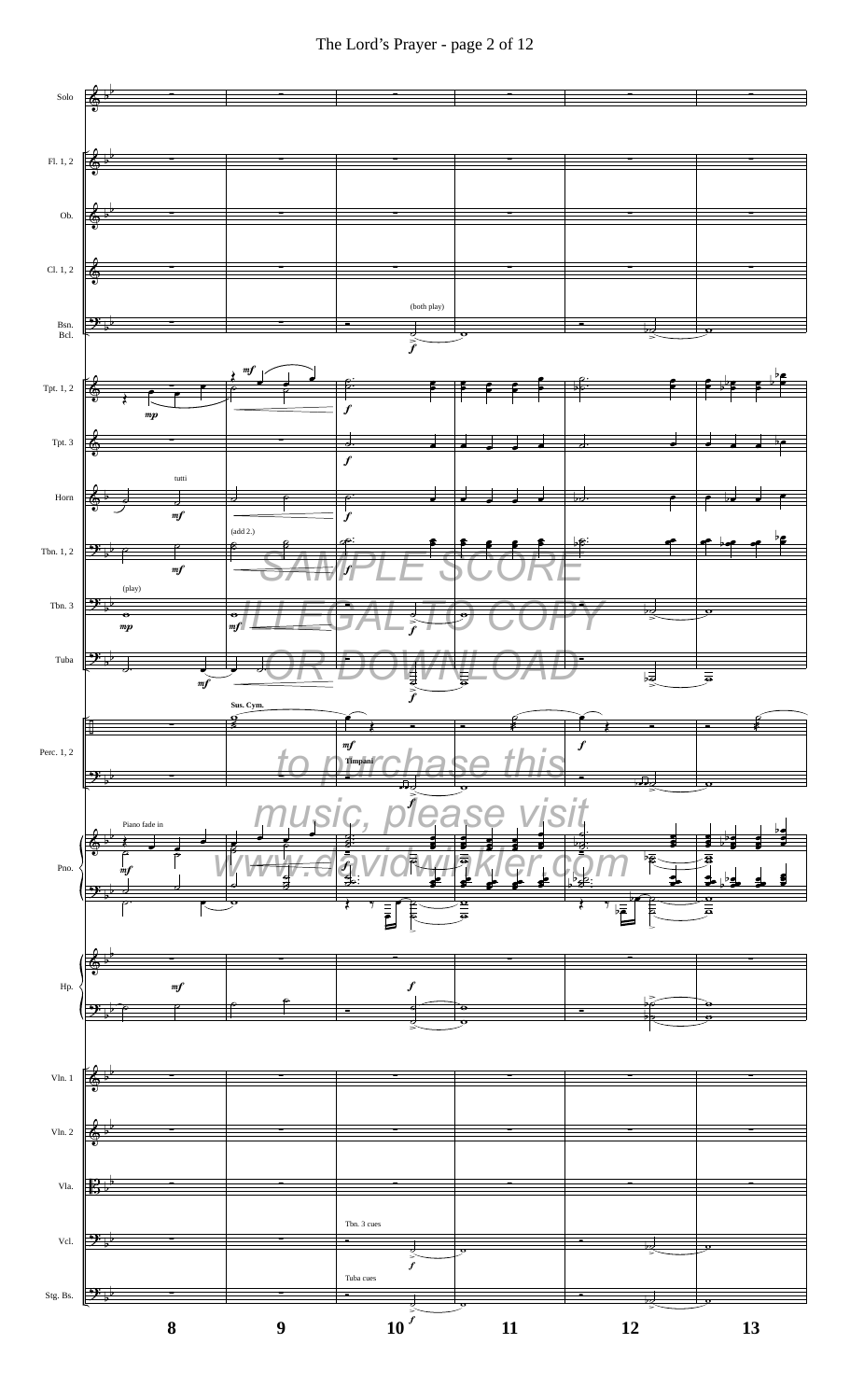The Lord's Prayer - page 3 of 12

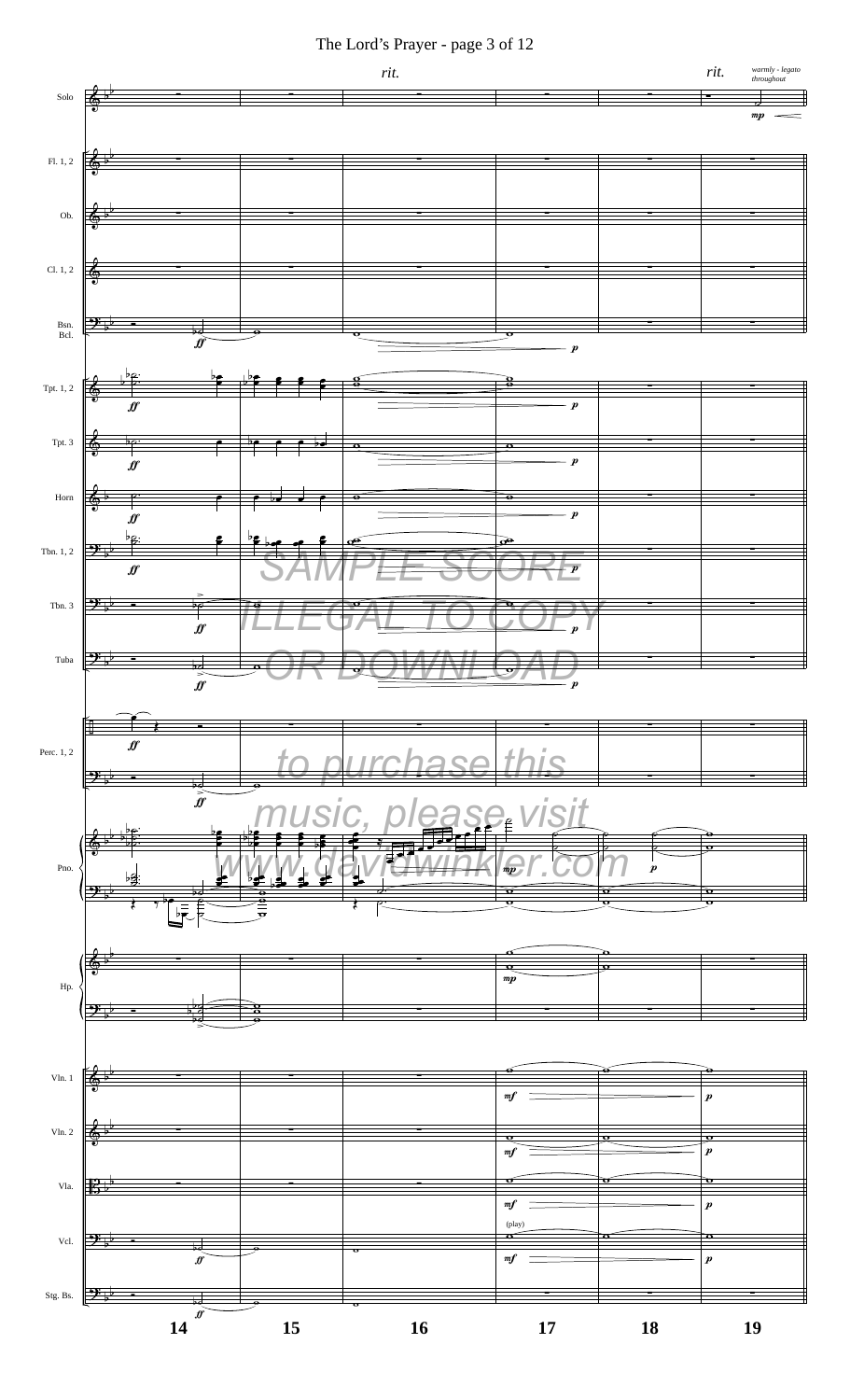

#### The Lord's Prayer - page 4 of 12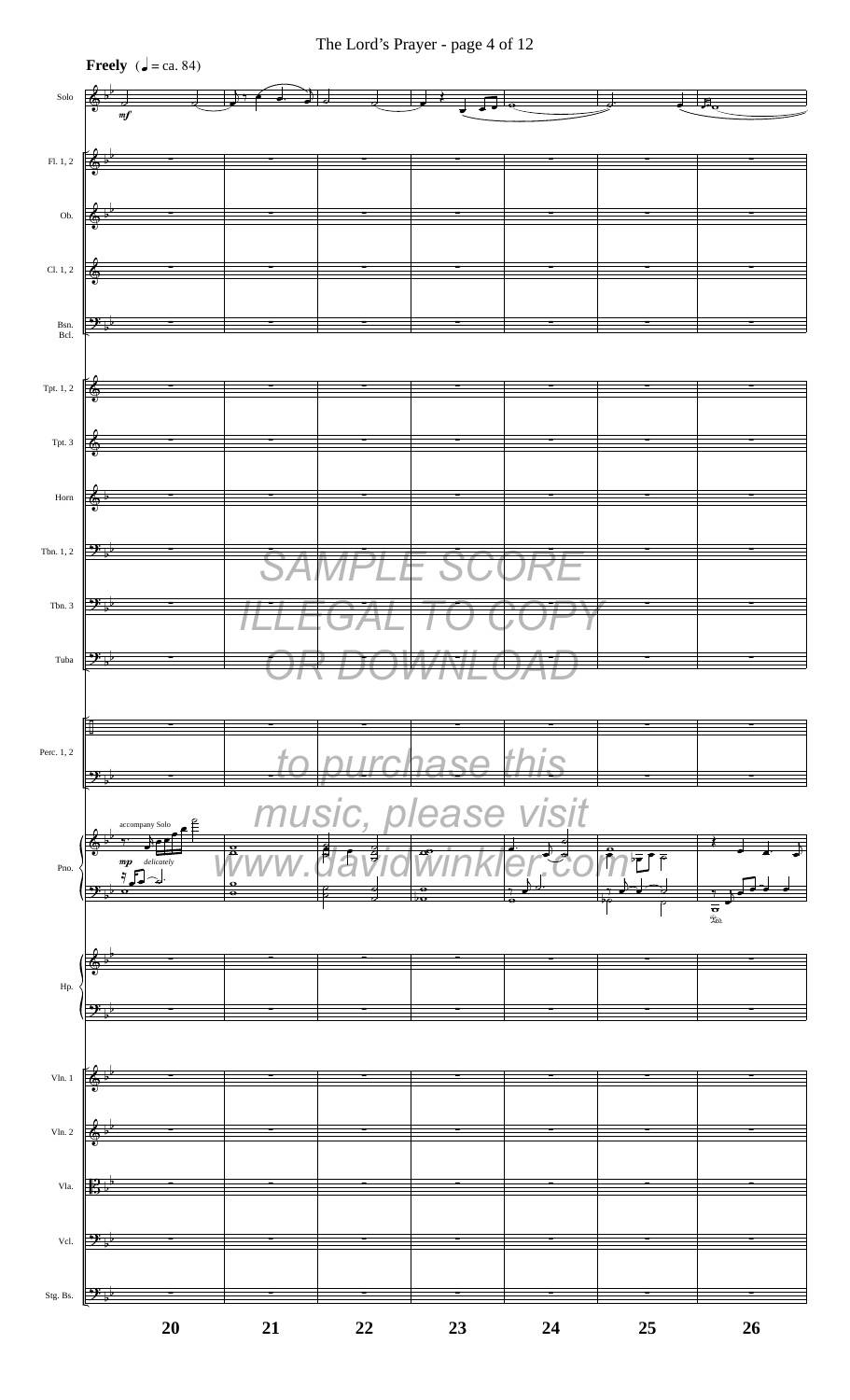The Lord's Prayer - page 5 of 12

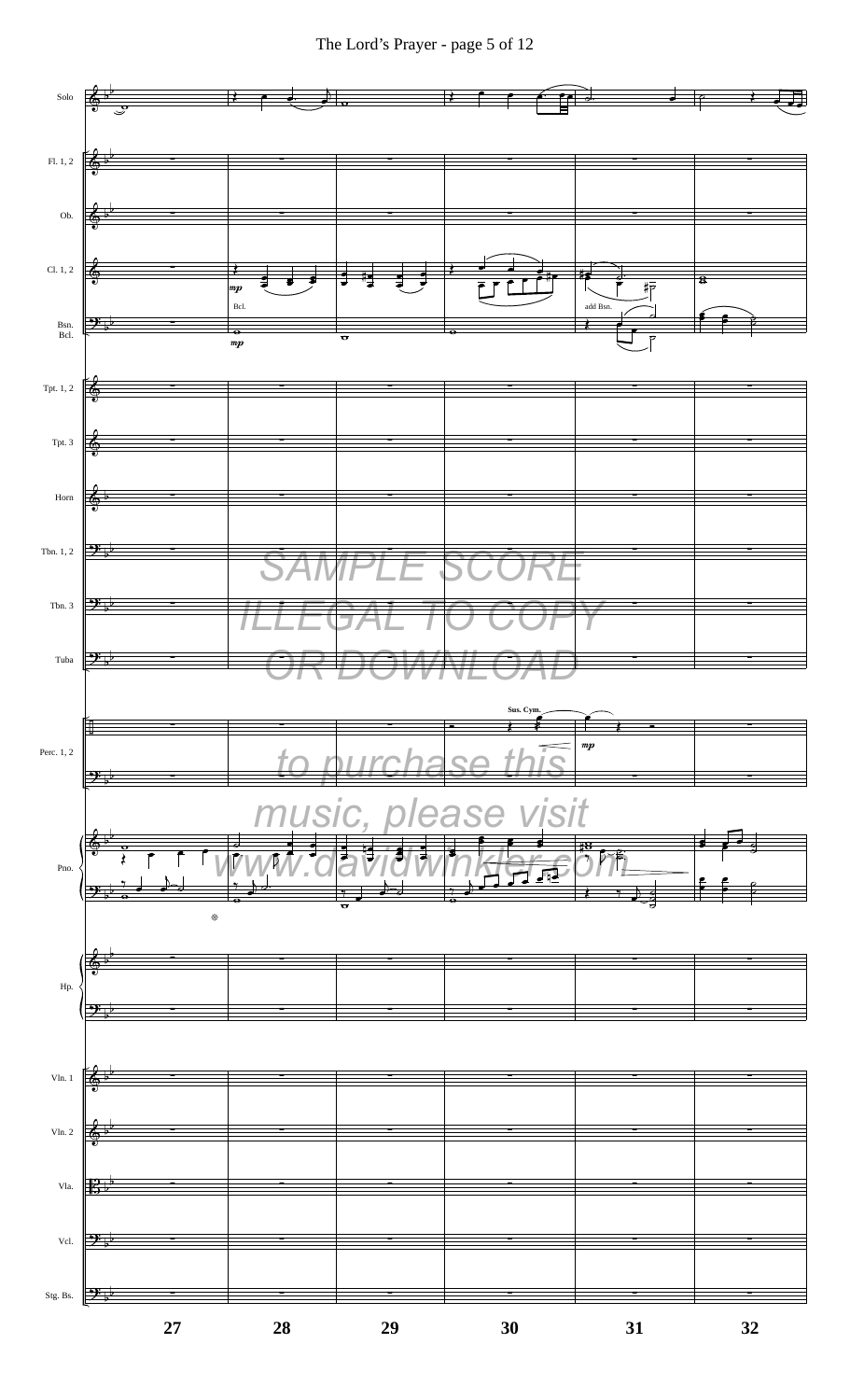The Lord's Prayer - page 6 of 12

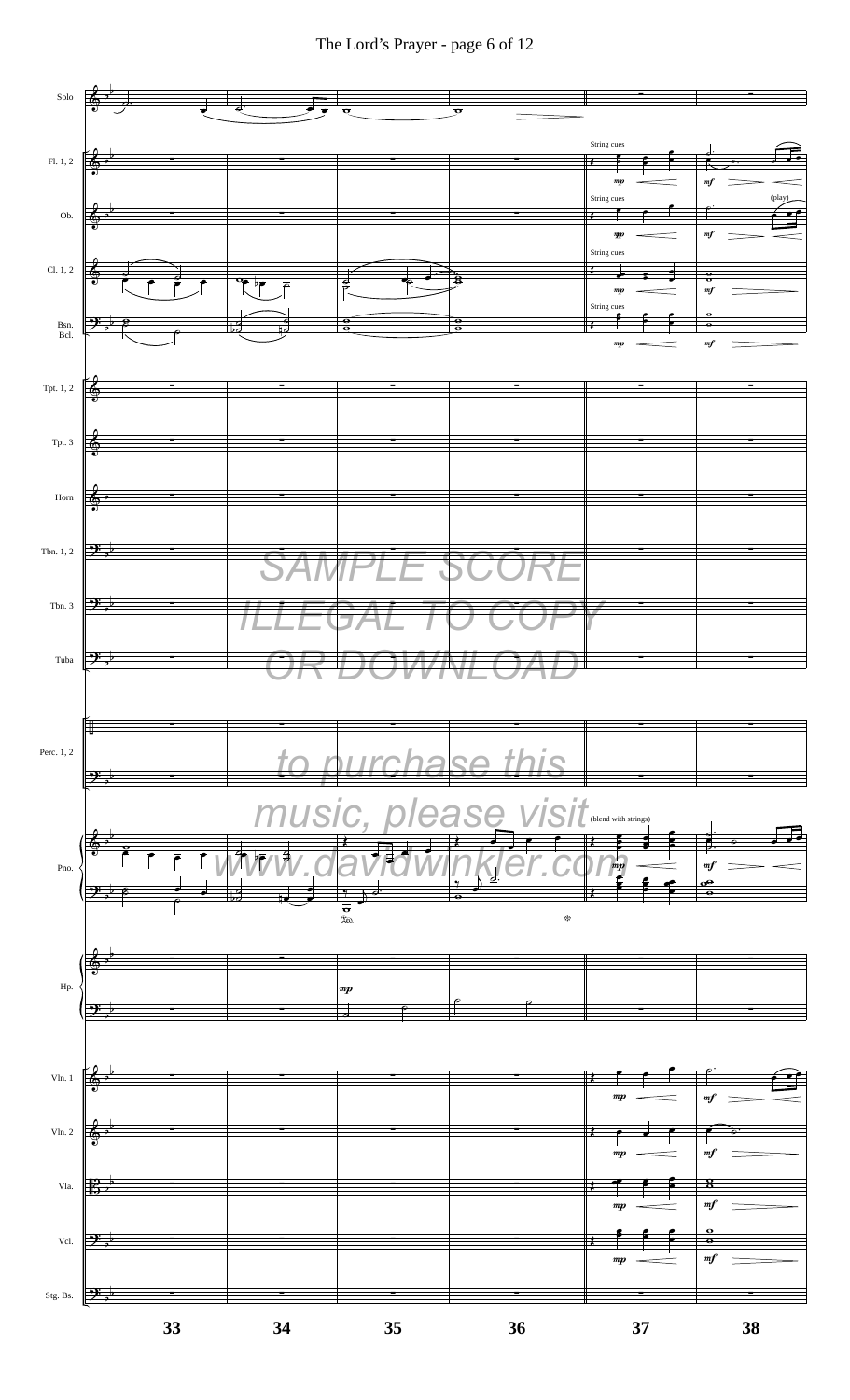The Lord's Prayer - page 7 of 12

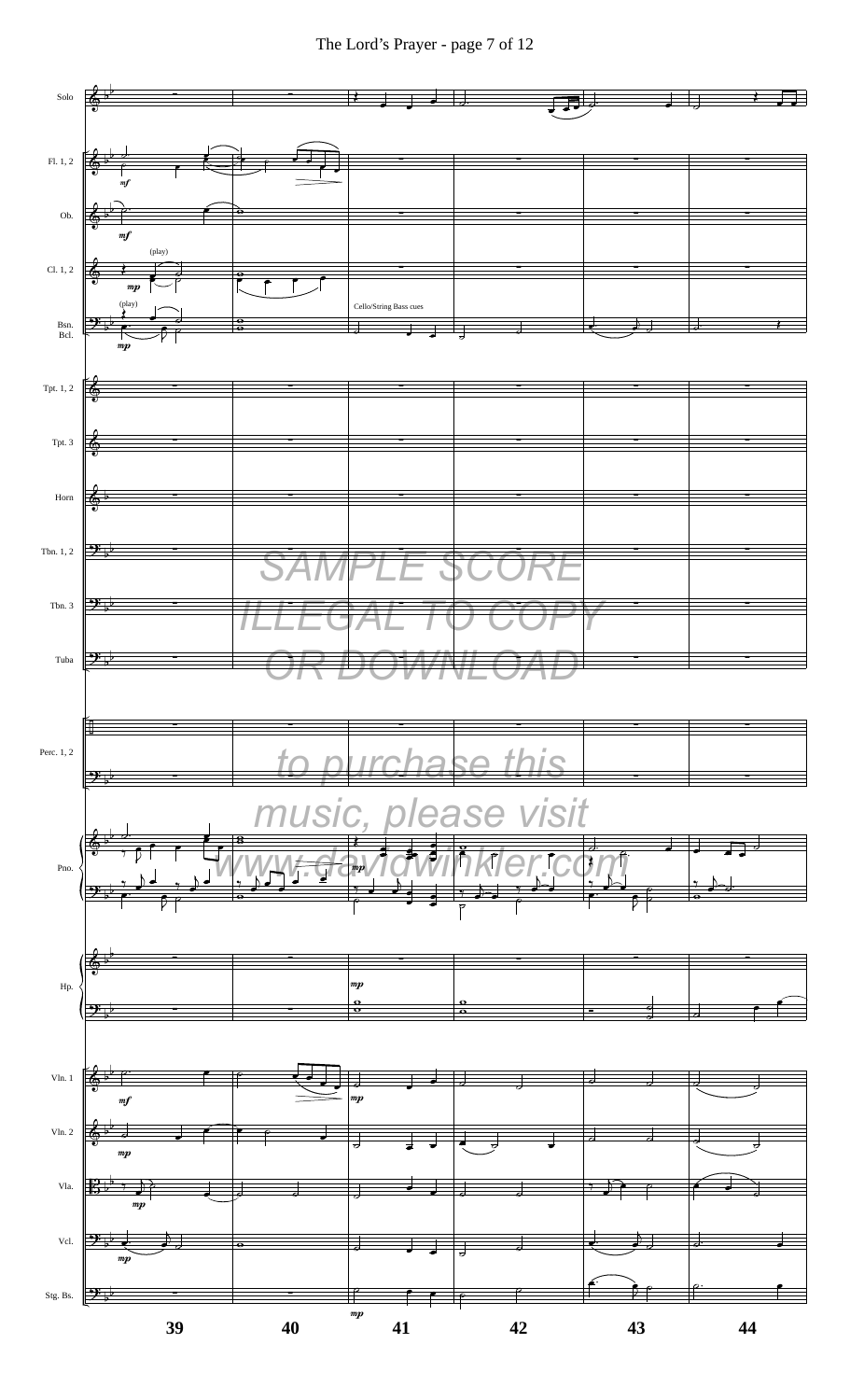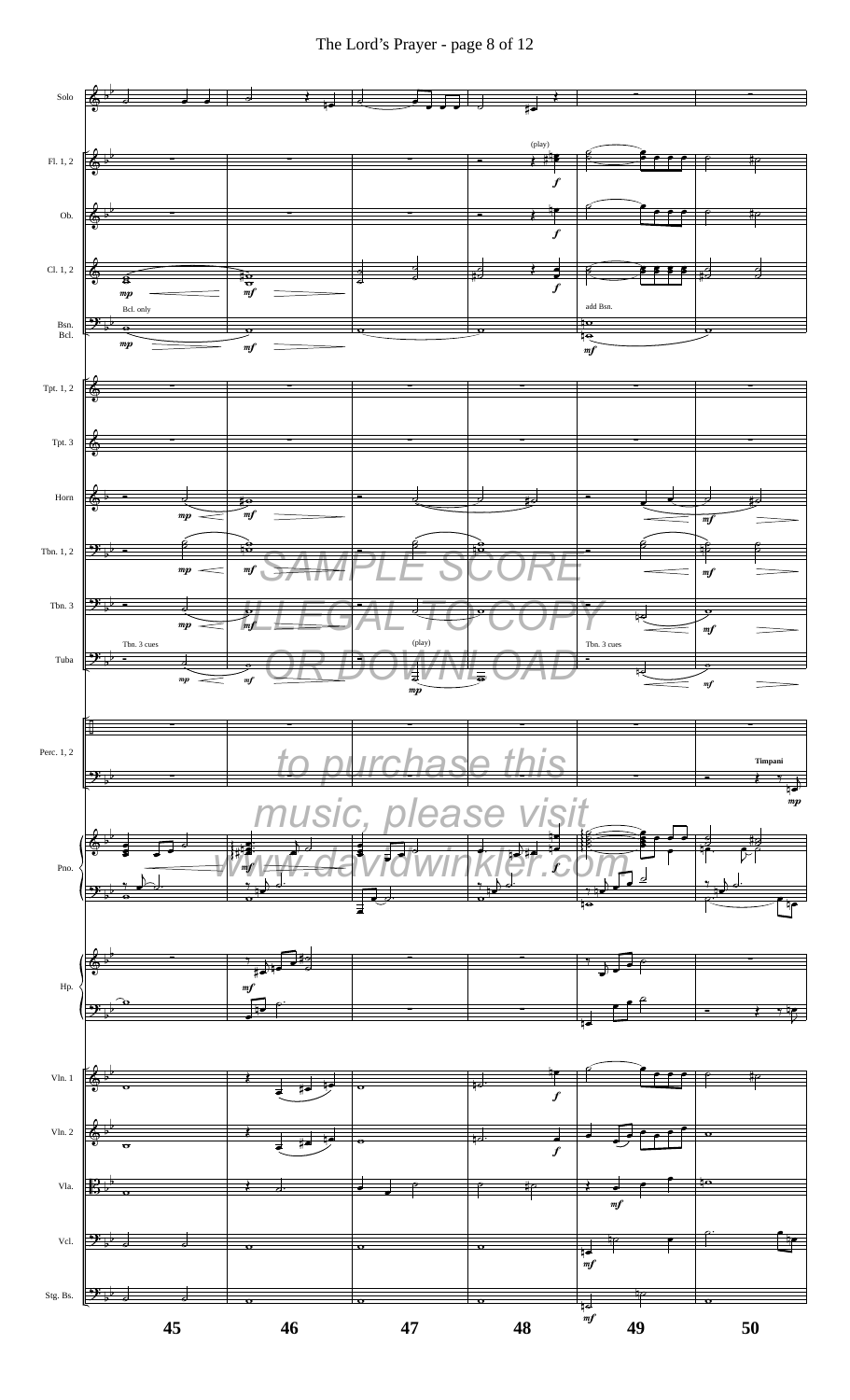The Lord's Prayer - page 9 of 12

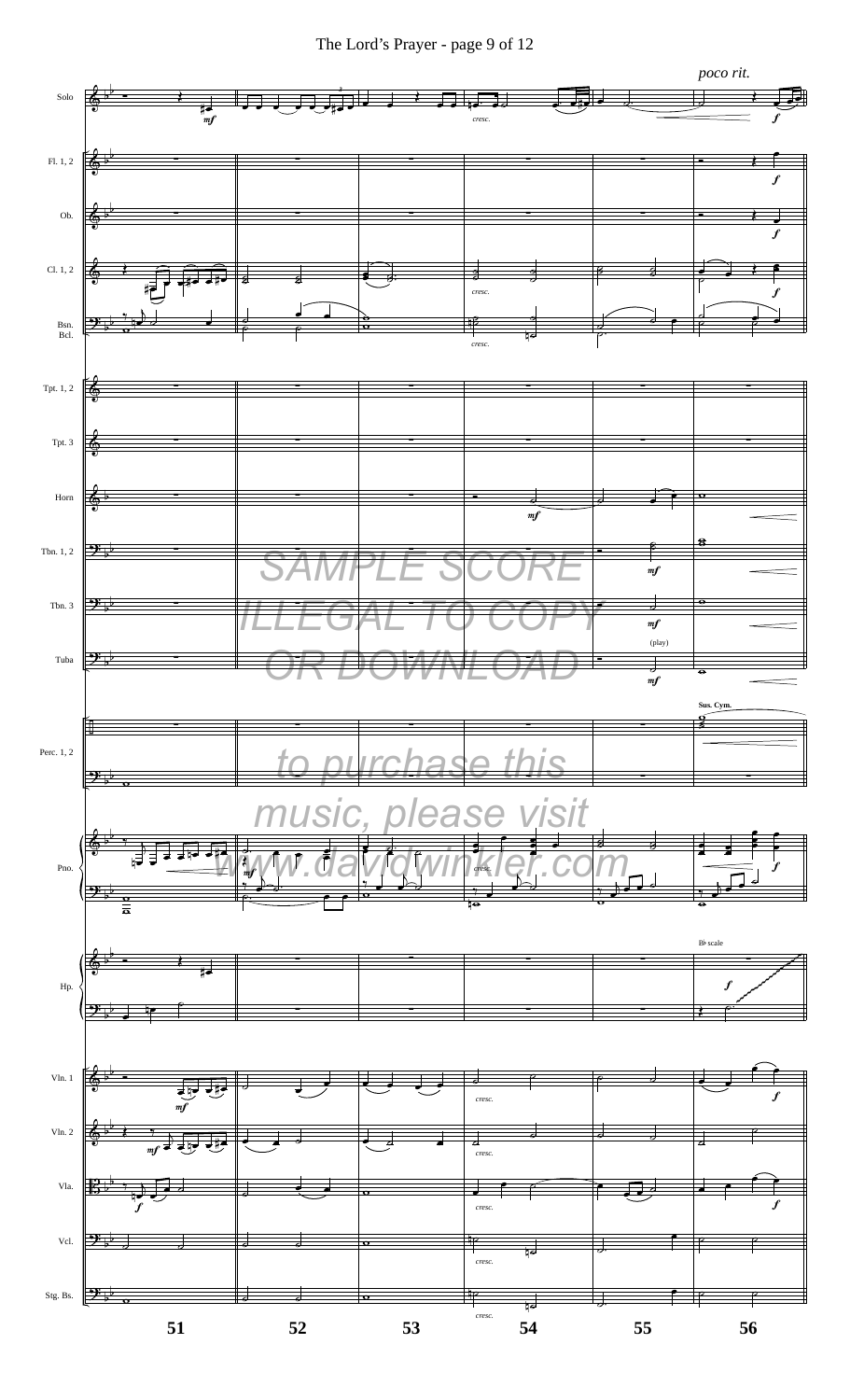The Lord's Prayer - page 10 of 12

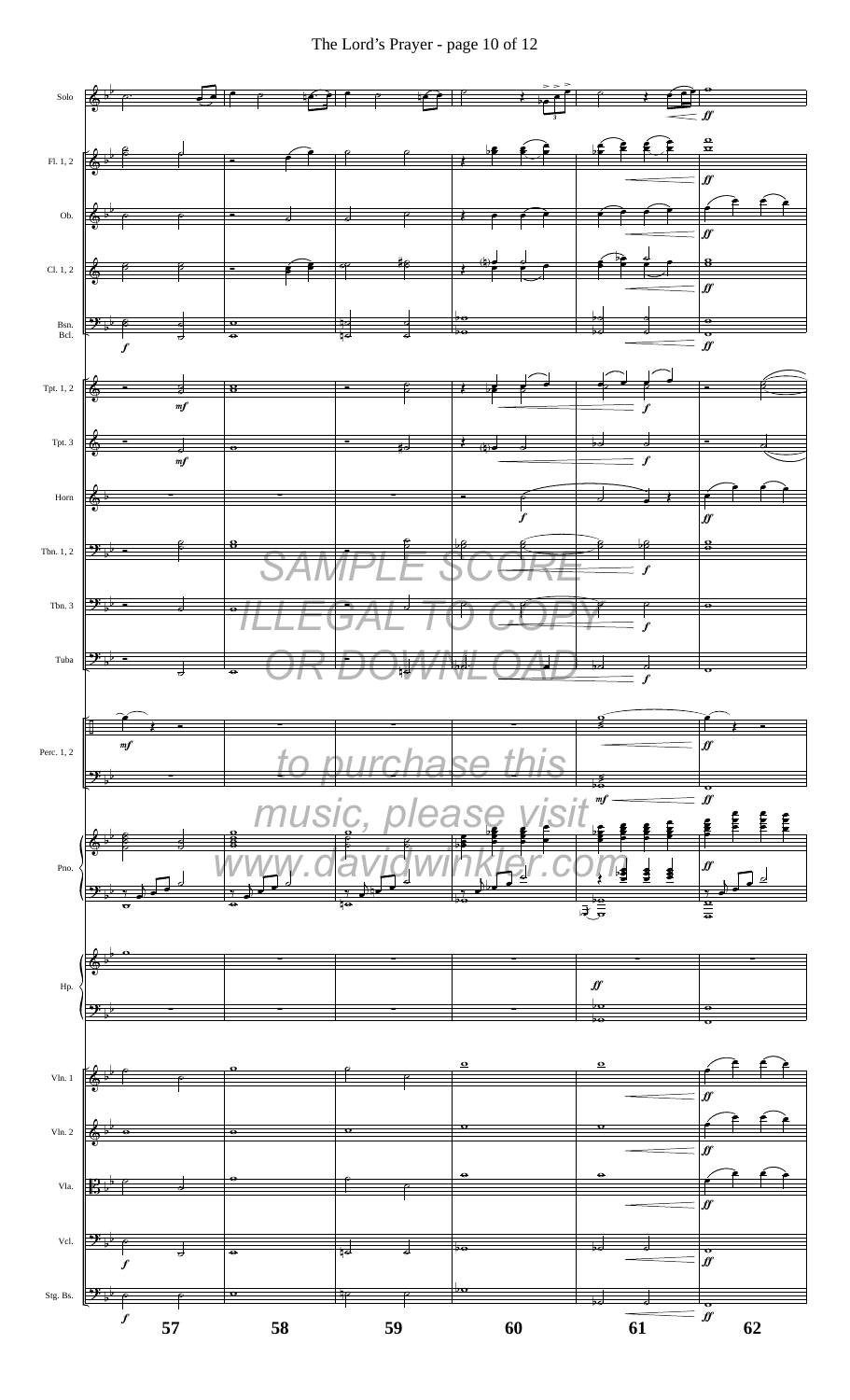### The Lord's Prayer - page 11 of 12